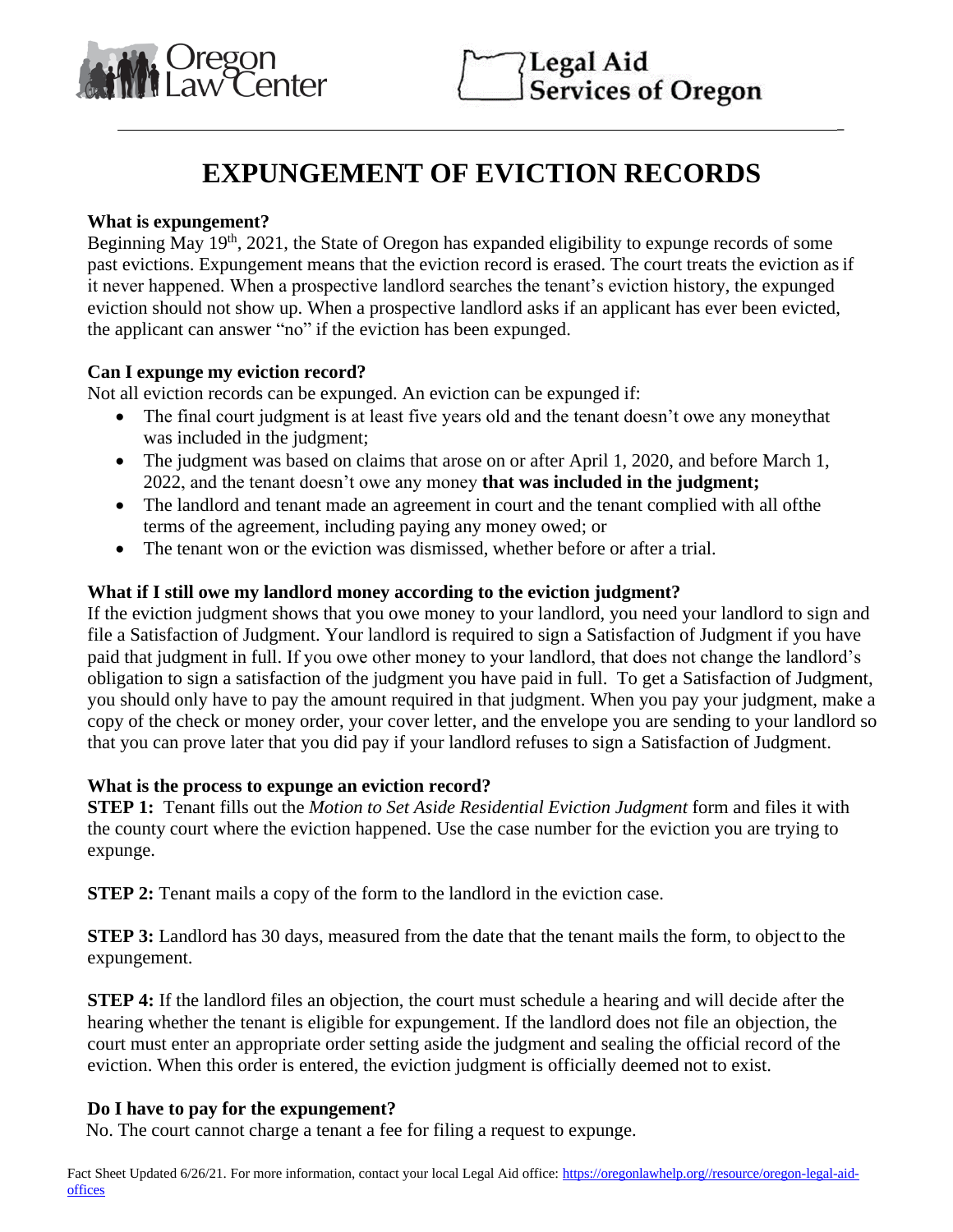#### IN THE CIRCUIT COURT FOR THE STATE OF OREGON

FOR THE COUNTY OF \_\_\_\_\_\_\_\_\_\_\_\_\_\_\_\_

\_\_\_\_\_\_\_\_\_\_\_\_\_\_\_\_\_\_\_\_\_\_\_\_ Plaintiff (Landlord or Agent),

\_\_\_\_\_\_\_\_\_\_\_\_\_\_\_\_\_\_\_\_\_\_\_\_

v.

## **MOTION TO SET ASIDE RESIDENTIAL EVICTION JUDGMENT**

Case Number: \_\_\_\_\_\_\_\_\_\_\_\_\_\_\_\_\_

Defendant(s) (Tenants or Occupants).

#### **MOTION**

I am a Defendant in this case *(print your name)*:

\_\_\_\_\_\_\_\_\_\_\_\_\_\_\_\_\_\_\_\_\_\_\_\_\_\_\_\_\_\_\_\_\_\_\_\_\_\_\_\_\_\_

I ask the court to set aside the judgment and seal the record because *(check one)*:

- $\Box$  A judgment of restitution was entered more than five years before the motion was filed and any money award has been satisfied.
- $\Box$  A judgment of restitution was entered on claims that arose on or after April 1, 2020 and before March 1, 2022, and any money award has been satisfied.
- $\Box$  A judgment of stipulation was entered between the parties and I have complied with the terms of the stipulated agreement, including satisfaction of any money award.
- $\Box$  A judgment or judgment of dismissal was entered in favor of the defendant.

## **POINTS AND AUTHORITIES**

ORS 105.163 as amended by Senate Bill 282 (2021) requires the court to grant a motion to set aside the judgment and seal the official record of a residential eviction case if:

- The judgment was for restitution against the applicant, the applicant has satisfied any money award included in the judgment, and the judgment was either entered five years before the motion to set aside is filed or was entered on claims that arose on or after April 1, 2020 and before March 1, 2022.
- The judgment was stipulated to by the parties and all terms including any money award are satisfied; or
- The judgment or judgment of dismissal was entered in favor of the defendant.

MOTION TO SET ASIDE RESIDENTIAL EVICTION JUDGMENT - 1